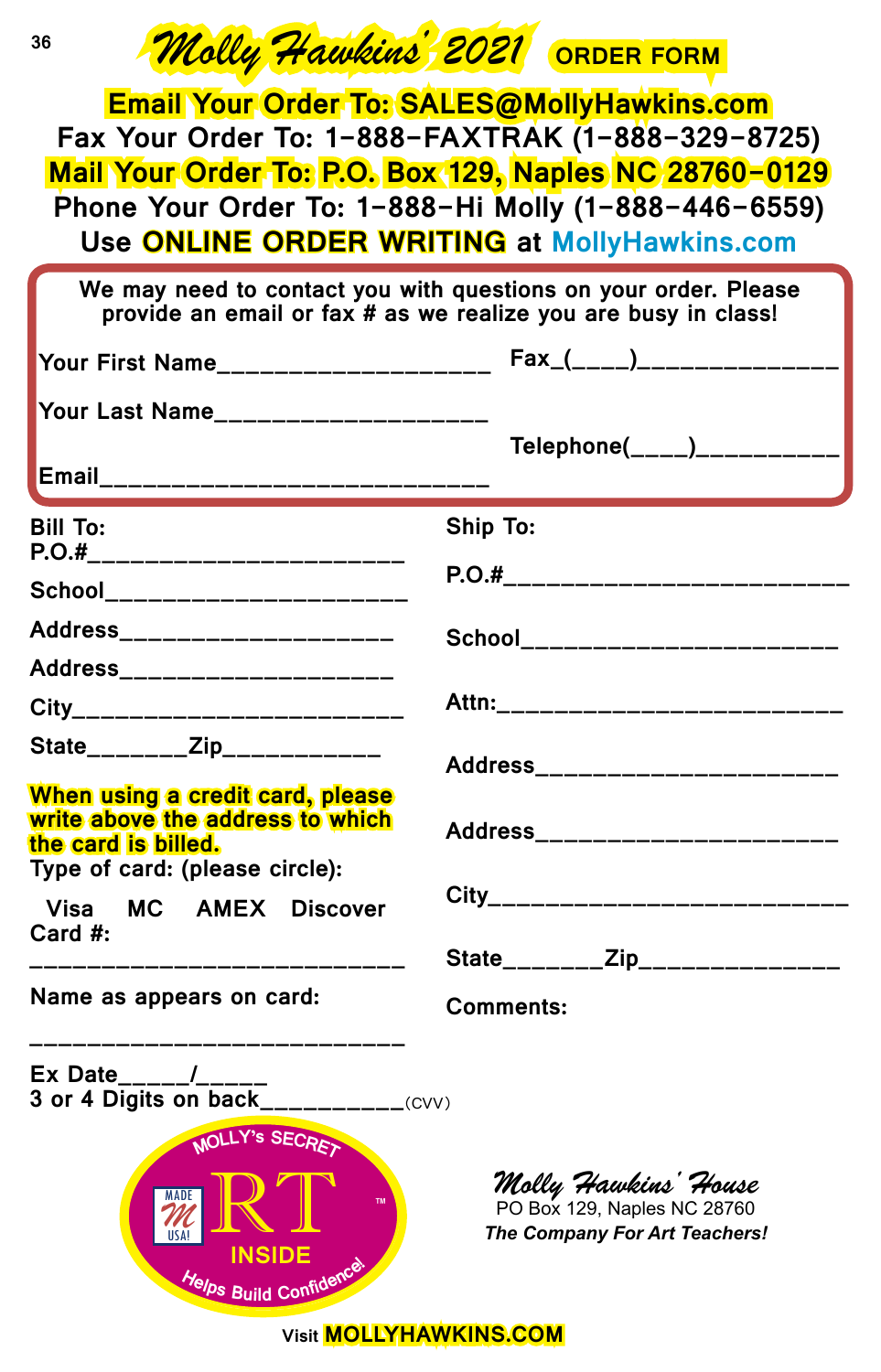| 37  |             |             |           |           |
|-----|-------------|-------------|-----------|-----------|
| Qty | Item Number | Description | Unit Cost | Extension |
|     |             |             |           |           |
|     |             |             |           |           |
|     |             |             |           |           |
|     |             |             |           |           |
|     |             |             |           |           |
|     |             |             |           |           |
|     |             |             |           |           |
|     |             |             |           |           |
|     |             |             |           |           |
|     |             |             |           |           |
|     |             |             |           |           |
|     |             |             |           |           |
|     |             |             |           |           |
|     |             |             |           |           |
|     |             |             |           |           |
|     |             |             |           |           |
|     |             |             |           |           |
|     |             |             |           |           |
|     |             |             |           |           |
|     |             |             |           |           |
|     |             |             |           |           |
|     |             |             |           |           |
|     |             |             |           |           |
|     |             |             |           |           |
|     |             |             |           |           |
|     |             |             |           |           |
|     |             |             |           |           |
|     |             |             |           |           |
|     |             |             |           |           |
|     |             |             |           |           |
|     |             |             |           |           |
|     |             |             |           |           |
|     |             |             |           |           |
|     |             |             |           |           |
|     |             |             |           |           |
|     |             |             |           |           |
|     |             |             |           |           |
|     |             |             |           |           |
|     |             |             |           |           |
|     |             |             |           |           |
|     |             |             |           |           |

**Pull Out, Complete, and Send In! Pull Out, Complete, and Send In!**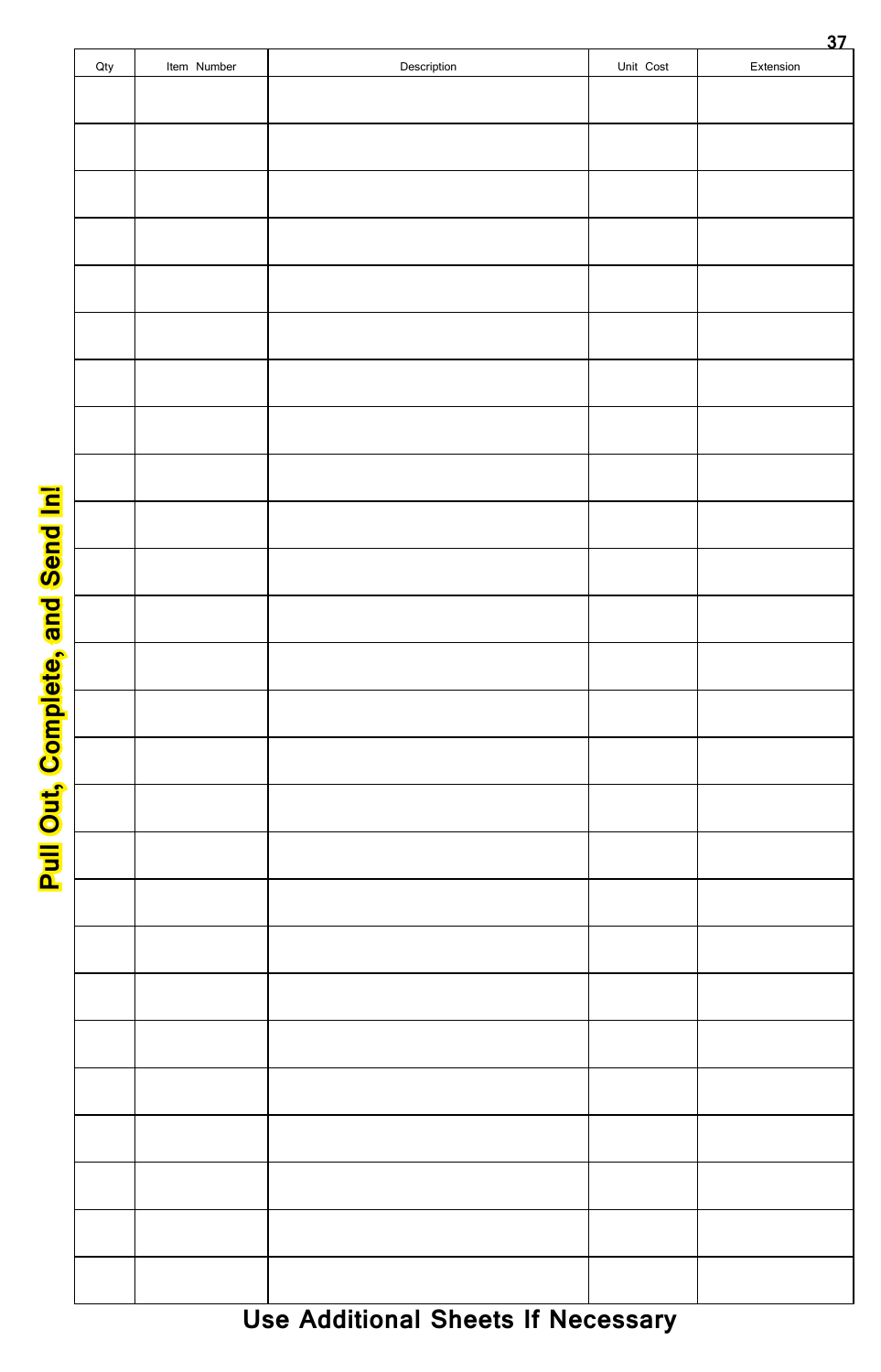

**Molly Hawkins' House is a Wholesaler** (not a retailer...not a store). **Sorry...we don't sell to individuals...we sell only to tax exempt organizations (schools, museums, therapists, etc.) and resellers (studios, stores, paint party companies, etc.).**

## **It's really easy to order!**

**All we need is a list of your items and quantities, and the "Bill To" and "Ship To" addresses. If you are paying by credit card, we'll need the card number, expiration date, and security digits on the back. You can go to MollyHawkins.com and click on ONLINE ORDER WRITING to complete & submit this information.**

**We accept handwritten orders all the time. A handwritten list attached to a purchase order is fine...no need for you to type the list out. We also offer SUPER Preprinted Order Forms on our website so all you need to do is fill in the quantities. It's Fast!**

#### **Scan and email your order to SALES@MollyHawkins.com**

**Of course you can send your order via email. Faxing the order to 888- 329-8725 (FaxTrak) is another favored method, and some mail by USPS to: PO Box 129, Naples NC 28760. We prefer the above methods to avoid errors, but you can call your order in to our USA based service: 1-888- Hi Molly.**

## **Molly's Pricing Policy**

**As a true wholesaler (not a retailer) serving Art Teachers, our policy is to price every item as low as possible (an average 53% discount) and then charge only actual UPS costs AFTER DISCOUNTING THEM...never a handling charge. This delivers products at the lowest possible cost.** 

### **QUESTIONS? Your fastest response will come by emailing HELP@MollyHawkins.com**

# **Visit MOLLYHAWKINS.COM**



**Prices Are Subject To Change. At press time many suppliers had yet to announce their 2021 pricing due to a volatile market. If there is a price increase on your order, we will confirm the order by email before shipping. Sorry...not our fault.**